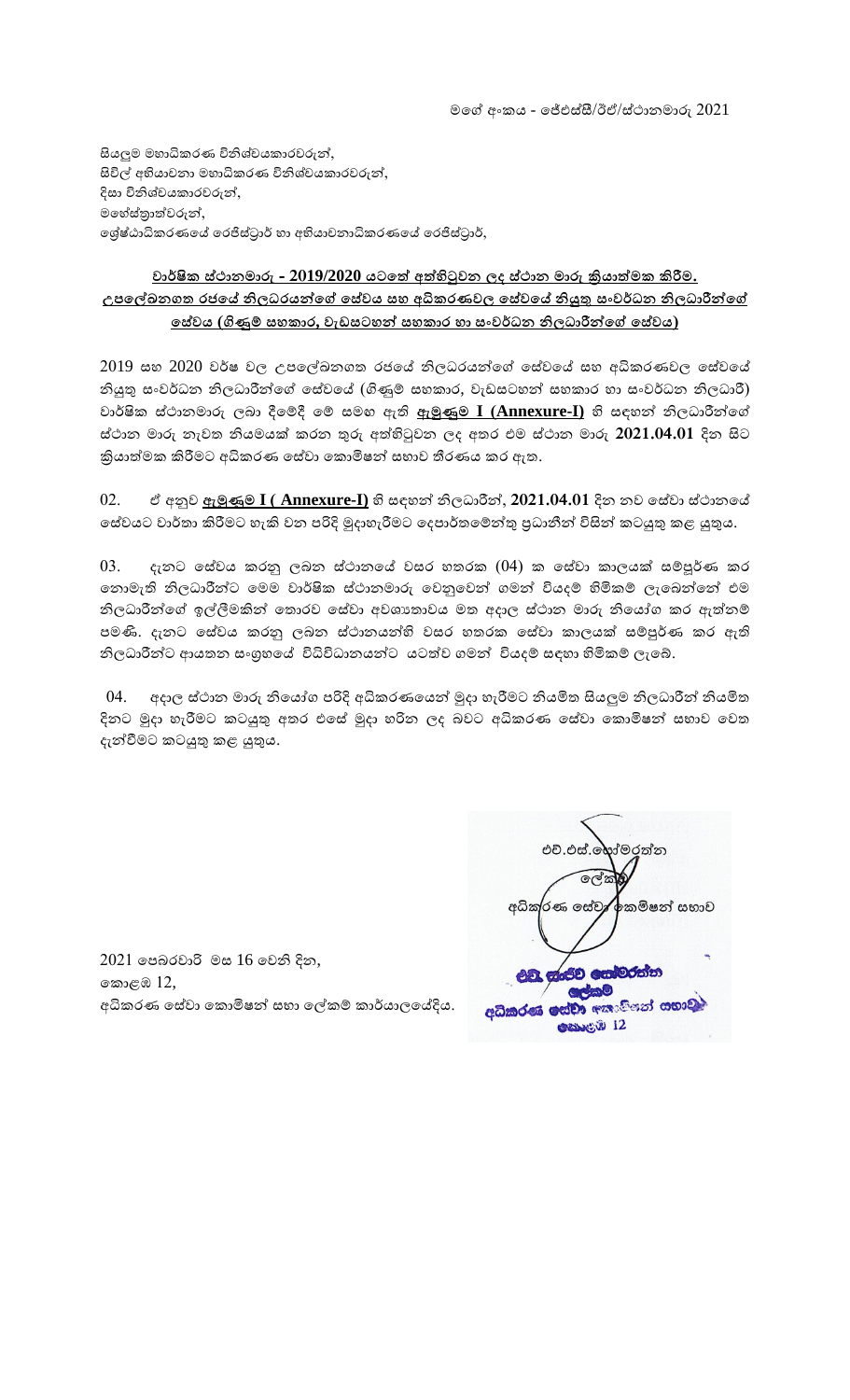| <b>Court Registrars</b> |                            |                        |                            |
|-------------------------|----------------------------|------------------------|----------------------------|
| S/N                     | Name & Grade               | <b>Present Station</b> | <b>Transferred Station</b> |
|                         | Mr.G.M.S.Dharmakeerthi     | Supreme Court          | HC Anuradhapura            |
| 1.                      | $Gr.II - II$               |                        |                            |
|                         | Mrs.S.D.Sunali Jayaratne   | HC Colombo             | MC Kurunegala              |
| 2.                      | Gr.III                     |                        |                            |
| 3.                      | Mrs.D.M.T.P.Dissanayake    | <b>HC</b> Colombo      | DC/MC Warakapola           |
|                         | Gr.III                     |                        |                            |
|                         | Mrs.G.S.Mahagedara         | <b>CMC</b> Colombo     | DC Nugegoda                |
| 4.                      | Gr.III                     |                        |                            |
| 5.                      | Mrs.N.H.Dhanaseeli         | MC Matugama            | <b>HC</b> Galle            |
|                         | $Gr.II-I$                  |                        |                            |
| 6.                      | Mrs.L.S. Wijayalath        | HC Ratnapura           | MC Avissawella             |
|                         | Gr.III                     |                        |                            |
| 7.                      | Mrs.N.T.Sanjeewani         | MC Ratnapura           | HC Embilipitiya            |
|                         | Gr.III                     |                        |                            |
| 8.                      | Mrs.A.M.Dharmawathi Manike | MC Hettipola           | DC/MC Wariyapola           |
|                         | Gr.II                      |                        |                            |

## **Deferred transfers of 2019 and 2020 which are made effective from 01.04.2021**

| <b>Development Officers/ Account Assistants/Programme Assistants</b> |                                                              |                        |                            |
|----------------------------------------------------------------------|--------------------------------------------------------------|------------------------|----------------------------|
| S/N                                                                  | Name & Grade                                                 | <b>Present Station</b> | <b>Transferred Station</b> |
| 1.                                                                   | Ms.J.B.D.M.Damayanthi<br><b>Accounts Assistant</b><br>Gr.III | <b>CMC Colombo</b>     | DC Negombo                 |
| 2.                                                                   | Mrs.D.G.M.Weerasinghe<br>Account assistant<br>Gr.III         | MC Maligakanda         | <b>CAHC Colombo</b>        |
| 3.                                                                   | Mrs.D.G.Nisansala<br>Gr.III                                  | HC Nuwara Eliya        | MC Kandy                   |
| $\overline{4}$ .                                                     | Mrs.N.M.C.Nanayakkara<br>Gr.III                              | DC Nuwara Eliya        | MC Kandy                   |
| 5.                                                                   | Mrs.R.M.S.K.Uyanwatta<br>Programme Assistant                 | DC/MC Walapone         | HC Kandy                   |
| 6.                                                                   | Mrs.W.M.S.Kumari<br>Gr.II                                    | HC Anuradhapura        | MC Galgamuwa               |
| 7.                                                                   | Mrs.T.Dayanandi Jeewakanth<br>Development Officer<br>Gr.III  | <b>HC</b> Trincomalee  | <b>DC</b> Batticaloa       |
| 8.                                                                   | Mrs. Kinijini Mirenthiran<br>Development Officer<br>Gr.III   | <b>DC</b> Trincomalee  | <b>MC</b> Batticaloa       |
| 9.                                                                   | Mrs.Sutharsiny Komaleswaran<br>Development Officer<br>Gr.III | <b>DC/MC</b> Mannar    | DC/MC Vavuniya             |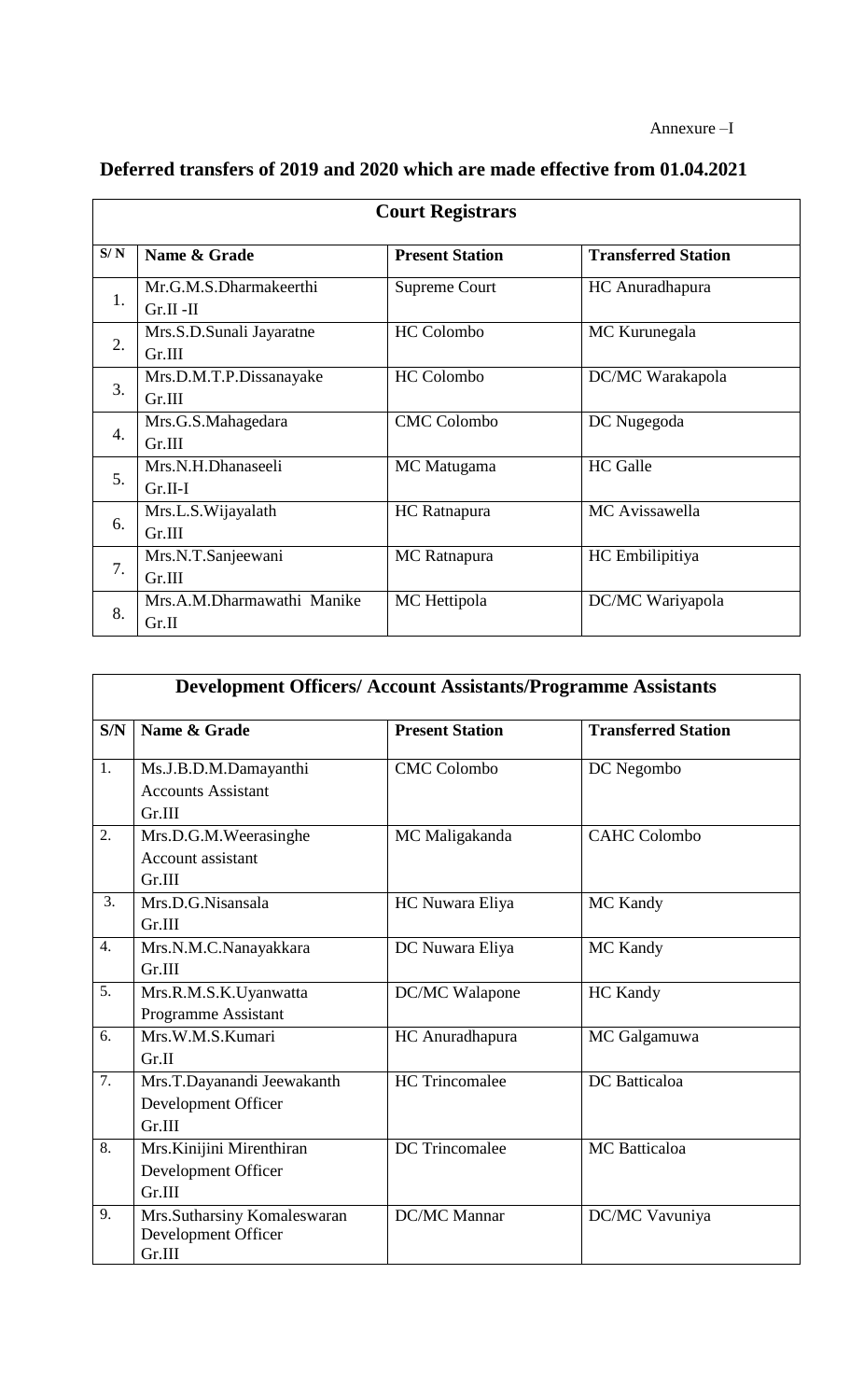| <b>Court Interpreters</b> |                                          |                        |                            |
|---------------------------|------------------------------------------|------------------------|----------------------------|
| S/N                       | Name & Grade                             | <b>Present Station</b> | <b>Transferred Station</b> |
| 1.                        | Mrs.K.G.L.P.Thennakoon<br>$Gr - II(S/E)$ | DC Kandy               | HC/Kegalle                 |
| 2.                        | Miss.T.Gayathri<br>Gr.III(T/E)           | <b>DC/MC Mullativu</b> | MC/Jaffna                  |

| <b>Court Clerks</b> |                                 |                        |                            |
|---------------------|---------------------------------|------------------------|----------------------------|
| S/N                 | Name & Grade                    | <b>Present Station</b> | <b>Transferred Station</b> |
| 1.                  | Mr.U.C.Kumarasena<br>Gr.II      | DC/MC Tissamaharama    | DC/Matara                  |
| 2.                  | Mrs.S.T.Dilhani<br>Gr.II        | DC/MC Tissamaharama    | DC/MC Hambanthota          |
| 3.                  | Mr.H.M.Indrajith<br>Gr.III      | DC/MC Tissamaharama    | DC/MC Tangalle             |
| 4.                  | Mr.G.J.M.N.Jayasinghe<br>Gr.III | DC/MC Walapone         | HC Nuwara Eliya            |
| 5.                  | Mr.K.M.P.K.Senaviratne<br>Gr.II | DC/Anuradhapura        | <b>DC/MC Kekirawa</b>      |

| <b>Court Stenographers</b> |                                                |                        |                            |
|----------------------------|------------------------------------------------|------------------------|----------------------------|
| S/N                        | Name & Grade                                   | <b>Present Station</b> | <b>Transferred Station</b> |
| 1.                         | Mrs.W.H.M.C.G.Hettiarachchi<br>Gr.II (Sinhala) | CMC/Colombo            | DC Nugegoda                |
| 2.                         | Miss.M.A.K.K.Madhumarachchi<br>Gr.II(Sinhala)  | CMC/Colombo            | DC Gampaha                 |
| 3.                         | Mrs.V.N.G.Perera<br>Gr.II (Sinhala)            | CMC/Colombo            | MC Nugegoda                |
| $\overline{4}$ .           | Mrs.R.G.K.S.Jayalakshmi<br>Gr.I(Sinhala)       | DC/Nuwara Eliya        | <b>HC</b> Kandy            |
| 5.                         | Mrs.P.W.Madhuwanthi<br>Gr.II(Sinhala)          | HC/Rathnapura          | <b>CAHC</b> Avissawella    |
| 6.                         | Mrs.H.P.Rohini Pushpalatha<br>Gr.I(Sinhala)    | CAHC/Kurunegala        | DC Kegalle                 |